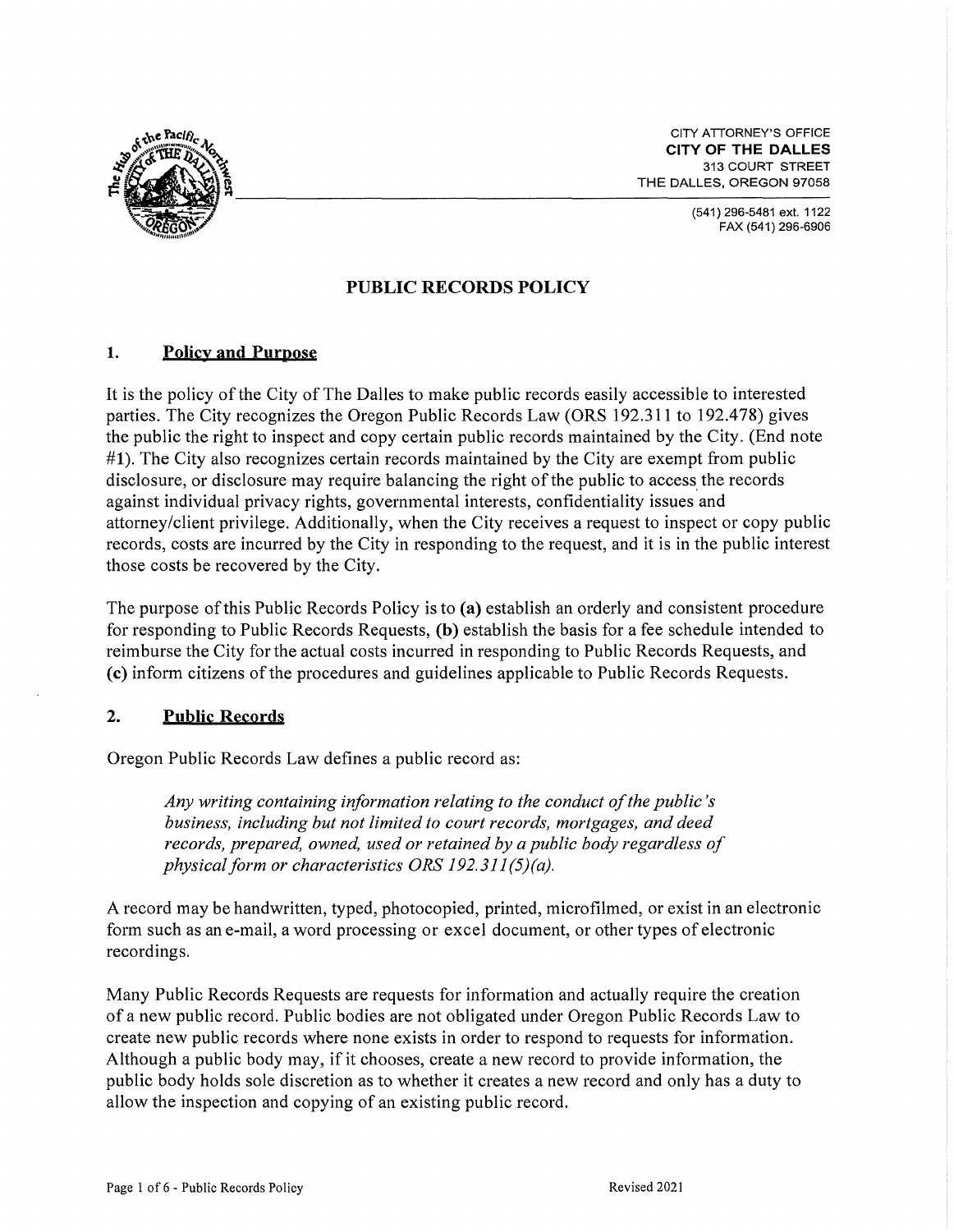The City will provide public records in the format in which they exist unless an alternate format is requested and the City Attorney approves of the conversion. If the City Attorney agrees to convert the records to an alternate format, the requester will be responsible for any additional cost. If requested public records are in electronic form, the City will provide the document in electronic form, or make arrangements to inspect the record with an appropriate device. The City will provide records in alternative format, if necessary, to provide reasonable accommodation to persons with disabilities.

## **3. Public Records Exempt from Disclosure**

Some public records are exempt from disclosure under state law. Many of these exemptions may be found in ORS 192.345 and ORS 192.355. Others may be located in other Oregon statutes. Some of the exemptions include:

- A. **Personal Safety Exemption - ORS 192.368(1).** If an individual requests in writing a public body not disclose the phone number or address of the individual, the public body is prohibited from disclosing the information if the safety of the individual or family member would be in danger.
- B. **Public Records Relating to Pending Litigation ORS 192.345(1).** If a public body is involved in litigation, or if litigation is reasonably likely in the future, the public records relating to litigation are exempt from disclosure.
- C. **Trade Secrets - ORS 192.345(2).** Public records comprising "trade secrets" may include, but are not limited to, any formula, plan, pattern, process, tool, mechanism, compound, procedure, production data, or compilation of information which is not patented, which is known only to certain individuals within an organization and which is used in a business it conducts, having actual or potential commercial value, and which gives its user an opportunity to obtain a business advantage over competitors who do not know or use it.
- D. **Personnel Discipline Actions - ORS 192.345(12).** Public records of a personnel discipline action or materials or documents supporting that action are exempt from disclosure.
- E. **Personal Privacy Exemption - ORS 192.355(2).** Information of a personal nature, such as information kept in a medical or personal file, is exempt from disclosure if disclosure would be an unreasonable invasion of privacy, unless disclosure is in the public interest by clear and convincing evidence.
- F. **Public Employee Addresses, Dates of Birth and Telephone Numbers - ORS 192.355(3).** The addresses, dates of birth, and telephone numbers of public employees and volunteers which are maintained by the public body in personnel files are exempt from disclosure.
- G. **Confidential Information Submitted by Citizens - ORS 192.355(4).**

Information submitted to a public body in confidence and not required to be submitted, where the information should reasonably be considered confidential, and the public body has in good faith obliged itself to keep the information Records Policy<br>Records 2021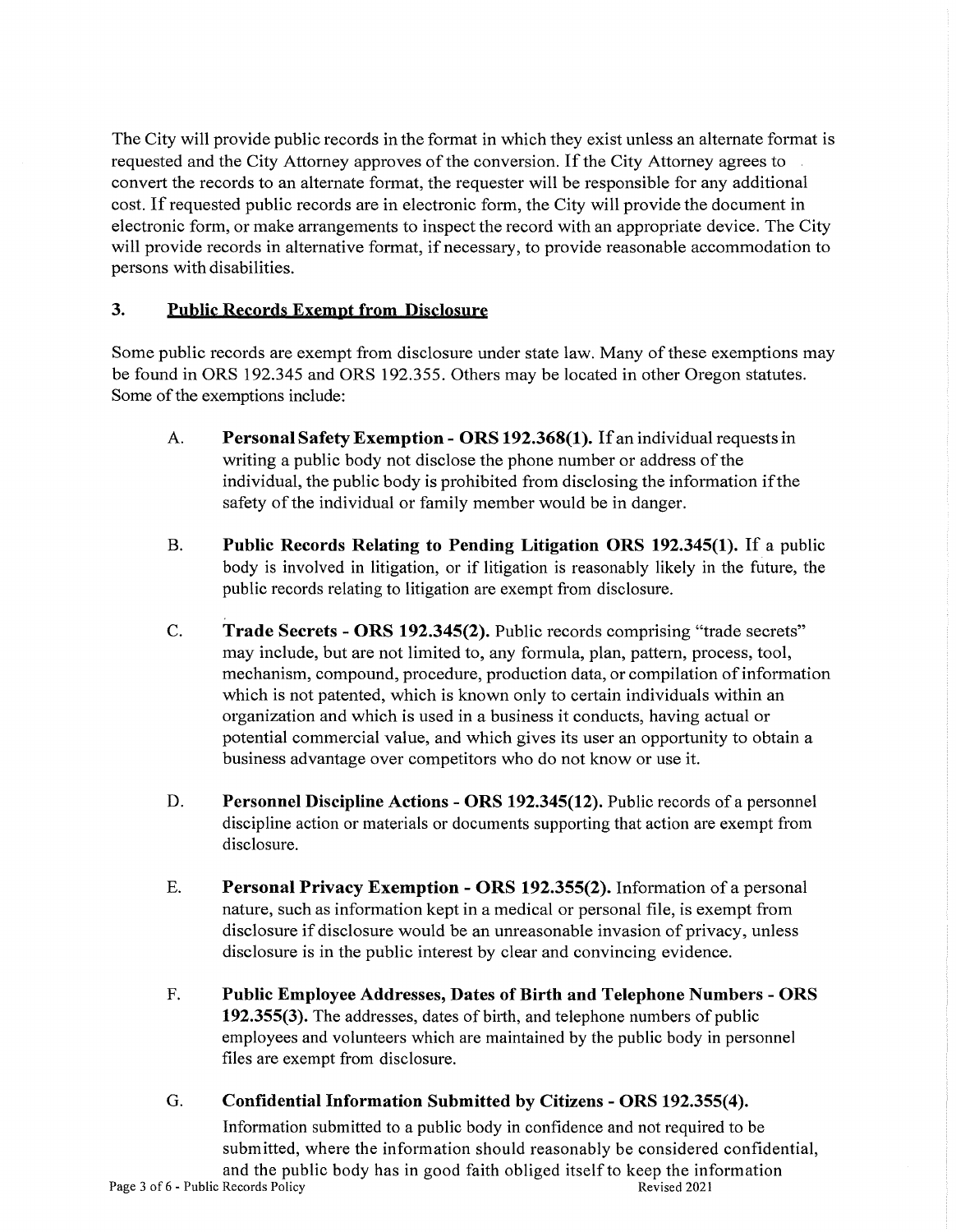confidential, is exempt from disclosure.

## **4.** Copyrighted Material

If the City maintains public records containing copyrighted material, the City will permit the person making the request to inspect the copyrighted material and may allow limited copying of such material if allowed under federal copyright law as determined by the City Attorney. The City may require written consent from the copyright holder, completion of a Request for Reproduction of Copyrighted Materials form, or an opinion from the requester's legal counsel before allowing copying of such materials.

## **5.** ~

The fees for responding to Public Records Requests are established in a fee schedule adopted by the City Council by resolution. The fees established are reasonably calculated to reimburse the City for its actual costs in making the records available, and may include:

- A. charges for time spent by the City Attorney in reviewing the public records, and charges for time spent by City staff or a City contractor to compile the requested public records, to segregate exempt records, to supervise the requester's inspection of original documents, to copy records, to certify records as true copies and to send records by special or overnight methods such as express mail or overnight delivery;
- B. a per page charge for photocopies of requested records;
- C. a per item charge for providing CDs, audiotapes, or other electronic copies of requested records;
- D. charges for preparation of a written transcript; and
- E. charges for redaction of police officer body camera footage.

**Payments.** The City will prepare an estimate of the charges it expects to be incur in responding to a Public Records Request. For a fee estimate in excess of \$25, the City may require an initial deposit of \$25.00 be paid as provided in Section 6 of this Policy. For a fee estimate in excess of \$100, the City requires prepayment in full. If the actual costs incurred by the City are less than the amount of any required prepayment, the overpayment will be promptly refunded. If the actual costs incurred by the City are more than the amount of the prepayment, the requester will be responsible for the additional costs, and will be required to pay the additional amount in prepayment before the requested records are provided.

**Fee Waivers.** Unless otherwise prohibited by law, the City may, at the City's discretion, furnish copies of requested records without charge or at a reduced fee if the City determines the waiver or reduction of fees is in the public interest. A request for a fee waiver or reduction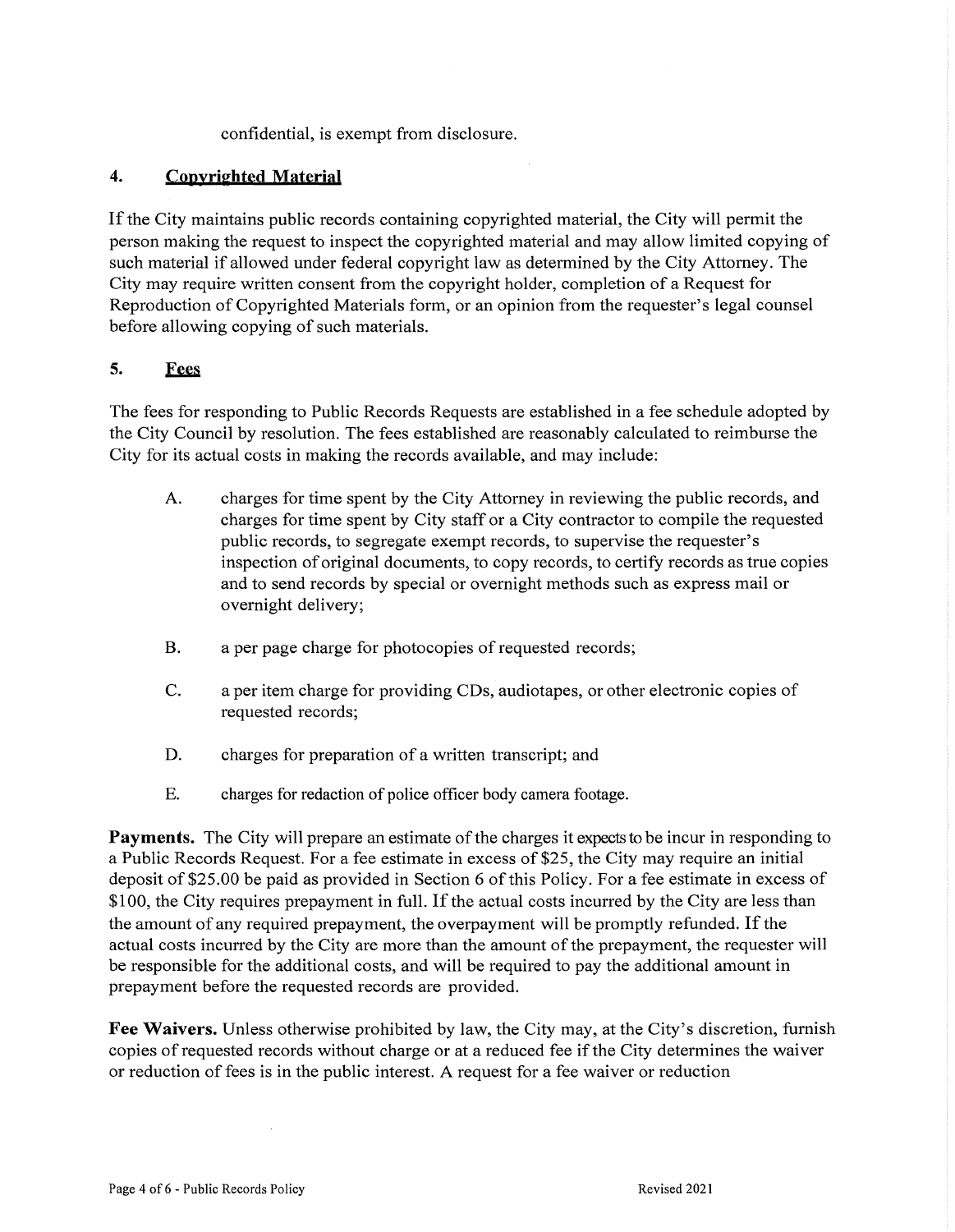should be made in writing to the City Attorney. The request must identify the reason for the request and the public interest served in waiving or reducing the fee.

The City Attorney shall determine whether to grant a fee waiver or reduction on a case-by-case basis. A waiver or fee reduction may be granted if it is determined the waiver or reduction is in the public interest because making the record available primarily benefits the general public. In making this determination, the City Attorney shall consider (a) the character of the public interest in the particular disclosure, **(b)** the extent to which the fee impedes that public interest, and **(c)** the extent to which a waiver or reduction would burden the City. A decision on a request for a fee waiver shall be made within five (5) business days of receipt of a Request.

### **6. Procedure**

The following are the procedures for submitting and responding to requests to inspect or receive copies of public records in the City's custody:

### A. **Making a Request.**

- 1. A request to inspect or obtain copies of a public record must be made in writing. Persons are encouraged to use the City's Public Records Request Form available in paper and electronic formats. This form is available on the City's website at www.thedalles.org. Other forms of written requests will be accepted if all the information required to respond to the request is provided.
- 2. The written request shall be delivered to the City Clerk's Office either by email or by delivery in person or by mail addressed to City Clerk, 313 Court Street, The Dalles, OR 97058, by facsimile at (541) 296-6906, or by email to cityinfo@ci.the-dalles.or.us.

#### B. **Processing a Public Records Request.**

- 1. Acknowledgment. Within five (5) business days of receipt of a Public Records Request, the City Clerk or City Attorney shall send a written acknowledgment to the requester containing the following:
	- a. Confirmation of whether the City is the custodian of the requested record, or whether the City is uncertain if the City is the custodian of the requested record; or
	- b. A statement indicating no such records exist; or
	- c. If the request is unclear, a request to clarify the records sought; and
	- d. If applicable, a cost estimate with a notice a deposit must be paid before the request will be processed.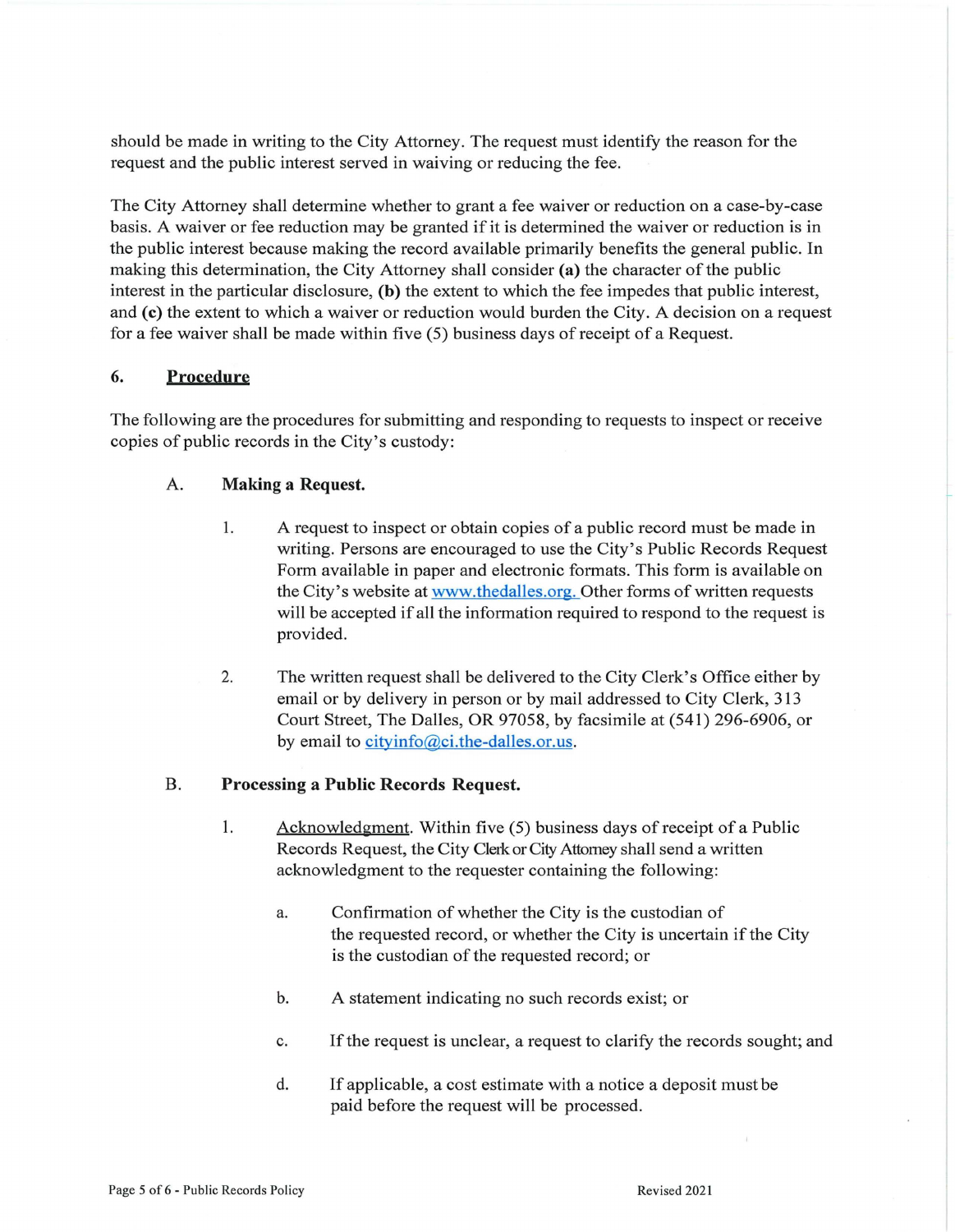If it is not possible to provide a full cost estimate within the initial five-day period, the acknowledgement will indicate a more accurate cost estimate will be provided when available, and the full, prepaid deposit for costs must be provided before the City will continue to process the request.

2. The City shall close the request within sixty (60) calendar days of the acknowledgment if the requester fails to pay the required fee, request a fee waiver, or respond to the City's request for clarification.

3. If a fee waiver is requested, the City Clerk will send a copy of the request to the applicable Department Manager for their review.

4. Upon receipt of the deposit for costs, or upon approval of a fee waiver, the City Clerk shall work with the applicable City staff, if necessary, to produce the requested copies. At the City Clerk's reasonable discretion, the copies shall be forwarded to the City Attorney's Office along with a report of the final costs incurred in responding to the request; provided, however, the City Clerk shall always forward Requests to the City Attorney when such Requests are received from a law office or connected with pending litigation, litigation expected to be filed, or upon request by the City Attorney.

5. Within fifteen (15) days of receipt of a Public Records Request, if the applicable fees have been paid or waived and the requester has responded to any request for clarification, the City shall:

- a. complete its response to the request; or
- b. provide a written statement that the City is still processing the request and a reasonable date by which the City expects to complete its response.

6. After the records have been compiled for inspection, the City Clerk shall notify the requester an appointment may be scheduled to inspect the records at City Hall. Where the requester desires to inspect the public records, it is the requester's obligation to schedule the inspection appointment with the City Clerk. If copies of the records are requested, upon receipt of any additional monies owed for processing the request, the records will either be mailed to the requester or be made available for pickup.

7. If an inspection of public records is to occur, the City Clerk (or the Clerk's authorized designee) shall be present **at all times** to supervise the inspection and to ensure no documents are removed, destroyed, or otherwise tampered with. There may be additional costs associated with the inspection process required to be paid at the time of inspection.

8. If the City Attorney believes the request should be denied in whole or in part, the City Attorney shall prepare a written explanation of the basis for the